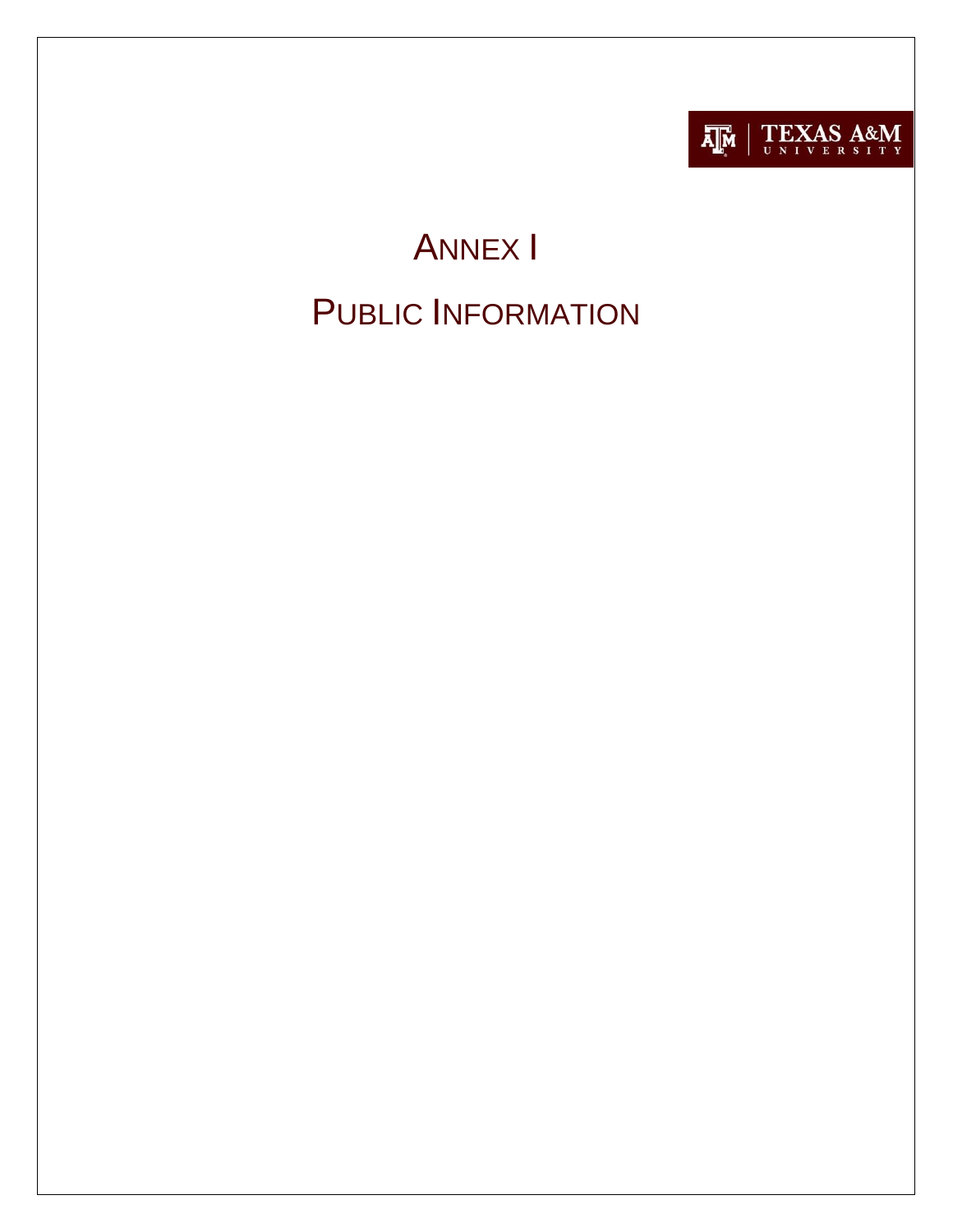#### <span id="page-1-0"></span>**PROMULGATION STATEMENT**

Annex I: Public Information, and contents within, is a guide to how the University maintains public information during an incident. The Annex is written in support of the Texas A&M University (TAMU) Emergency Operations Plan (EOP) and shall be considered an interactive support document to the EOP.

#### <span id="page-1-1"></span>**APPROVAL AND IMPLEMENTATION**

The University's Associate Vice President for Safety and Security shall be responsible for annex oversight and coordination with applicable stakeholders. The annex is flexible in that part of the plan, or the entire plan, may be activated based on the specific emergency and decision by University executive management.

This Annex and its supporting contents, are hereby approved, supersedes all previous editions, and effective immediately upon the signing of all signature authorities noted below.

Approved: \_Signature on file \_\_\_\_\_\_\_\_\_\_\_\_\_\_\_\_\_\_\_\_\_\_\_\_\_\_\_ Date: <u>12/15/2019 \_\_\_\_\_\_</u>\_\_\_\_\_

Christopher M. Meyer, Associate Vice President Office of Safety and Security Texas A&M University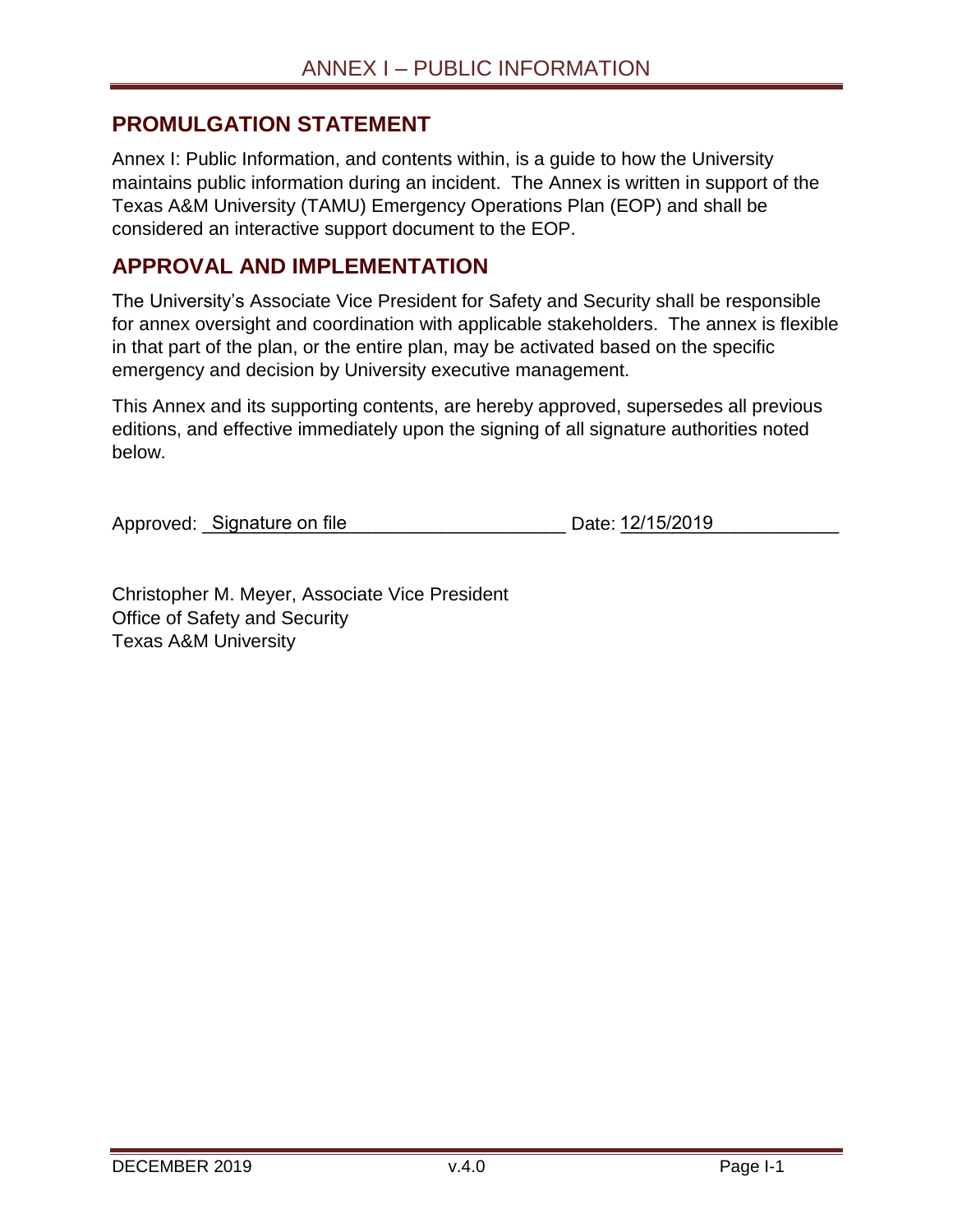# <span id="page-2-0"></span>**TABLE OF CONTENTS**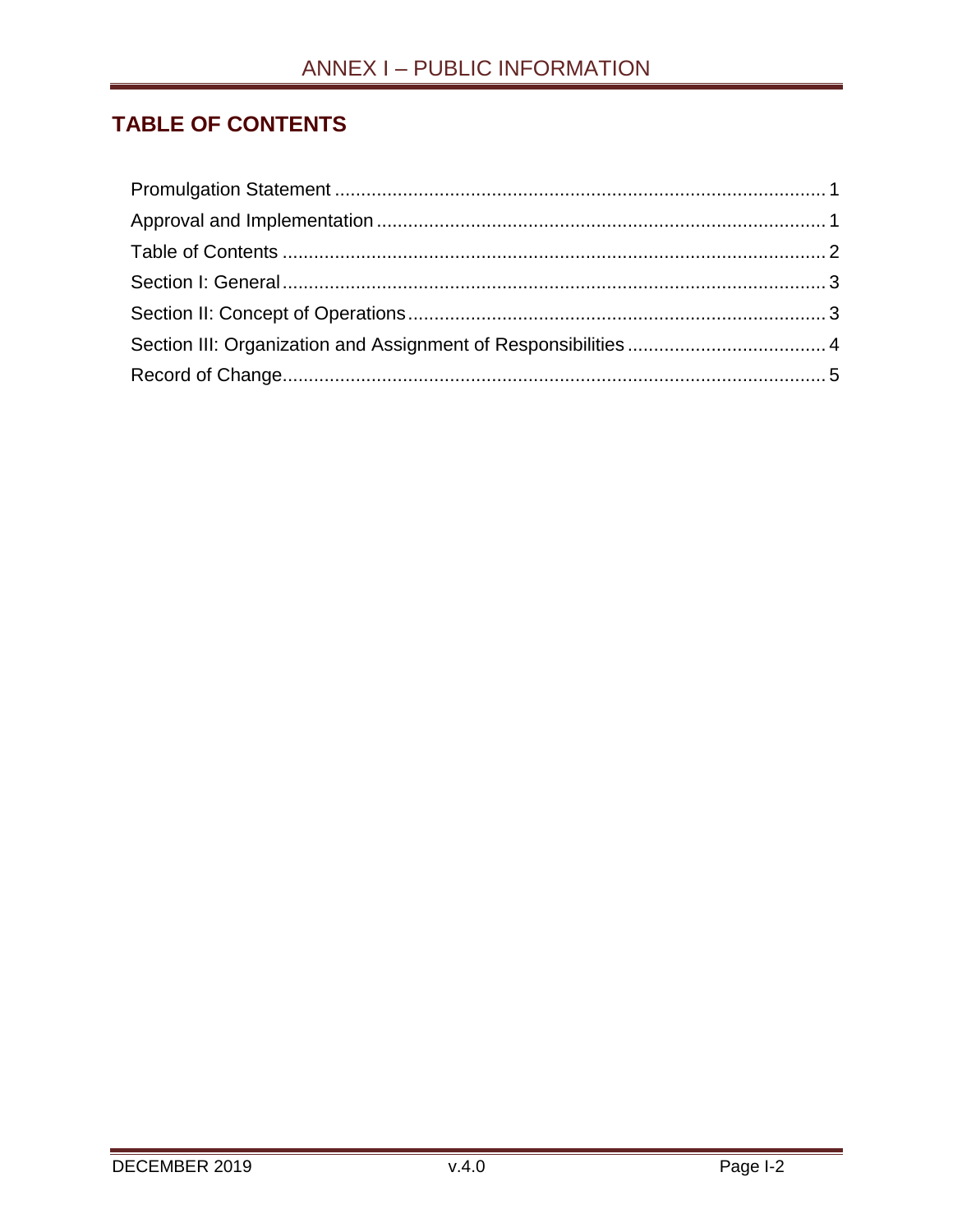This annex outlines additional operational concepts and procedures specific to Texas A&M University as otherwise not stated in Annex I: Public Information of the Brazos County Interjurisdictional Emergency Management Plan.

## <span id="page-3-0"></span>**SECTION I: GENERAL**

In the event that a crisis occurs on university property, the Division of Marketing and Communications will be notified as soon as possible according to Annex A: Warning. In his/her role as chief spokesperson for the University, the Division of Marketing & Communications representative will ultimately be responsible for the communications efforts (post initial notification and warning) relative to the crisis. However, he/she will work closely with emergency management and response officials to ensure that information being released to the campus community and media is accurate and timely. The University Police Department (UPD) has also identified a departmental Public Information Officer (PIO) to assist with public information dissemination and media relations during an emergency. The UPD PIO will work closely with Marketing and Communications during any incident.

Dependent on the size and scope of the emergency, there may be other emergency response agencies with Public Information Officers who may be involved to represent their agency and to assist with the media response. Incidents involving multiple agencies will call for the implementation of a Joint Information Center.

Marketing & Communications and the UPD PIO are both members of the Emergency PIO Group. This group is comprised of public information officers from emergency response and emergency management departments from the following jurisdictions: Brazos County, the City of Bryan, the City of College Station, and Texas A&M University. During times of emergency, members of the Emergency PIO Group may be called upon to assist with public information responsibilities. Upon activation of the Joint Information Center (JIC) located at the Community Emergency Operations Center (CEOC), members of the Emergency PIO Group will work in shifts to provide emergency public information based on the National Response Team Joint Information Center Model.

# <span id="page-3-1"></span>**SECTION II: CONCEPT OF OPERATIONS**

During an incident where an Incident Command Post (ICP) is not established, the UPD PIO will work with the Division of Marketing & Communications to address public information inquiries and comply with applicable legislation on timely warning and emergency notifications.

During an incident where an ICP is established, UPD and Marketing & Communications may send representation to the ICP, if available. These PIOs will be responsible for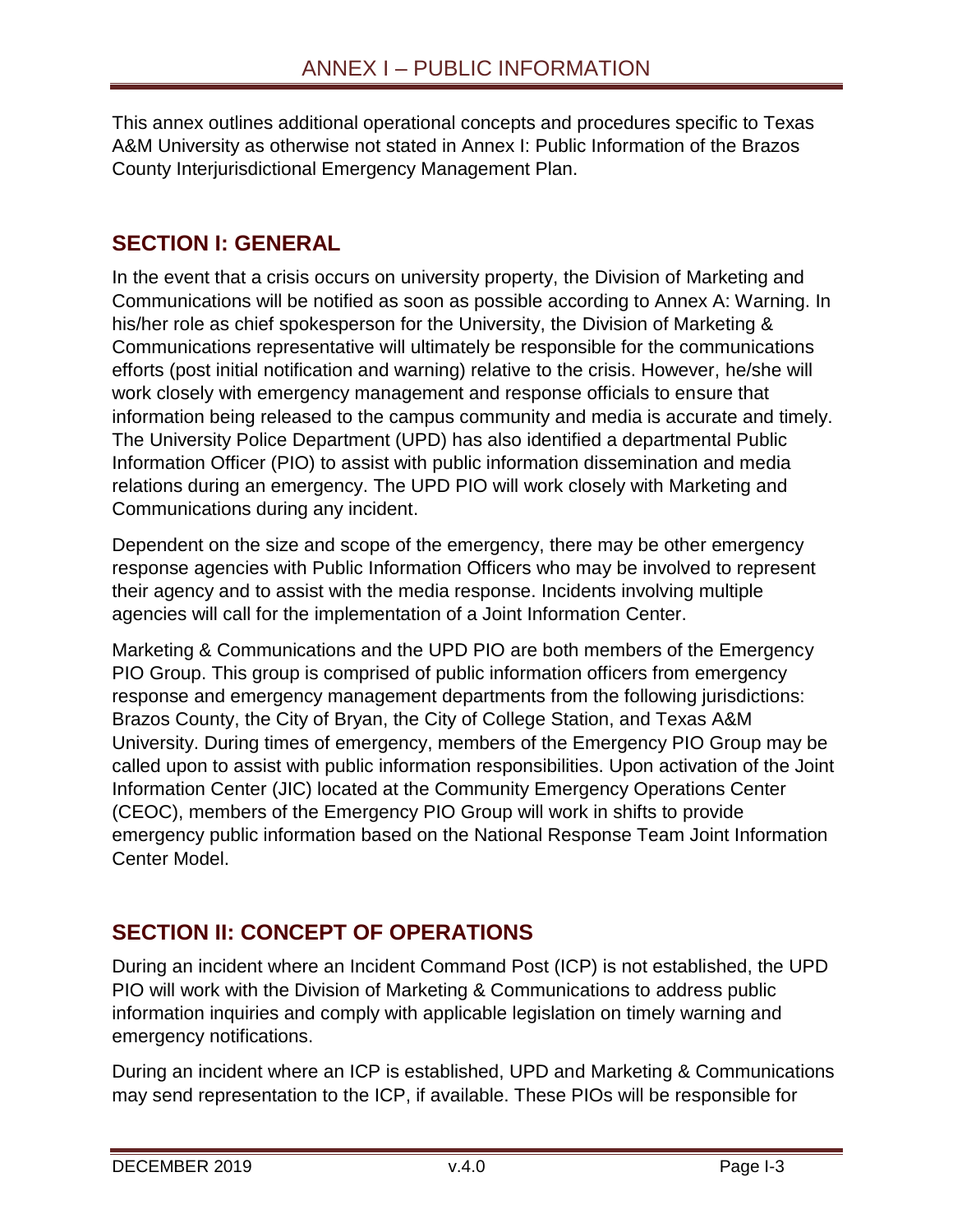implementing the field PIO functions of coordinating media interviews with on-scene personnel and providing updated information to university administration.

During an incident where an ICP is established and the CEOC is activated, UPD and Marketing & Communications may send representatives to either or both locations, based on availability. Working with Command Staff and EOC Staff, they will coordinate the public information function and subsequent media inquiries or press conferences.

During an incident where an ICP is established and the Joint Information Center (JIC) has been activated, UPD and Marketing & Communications should send staff to both locations, based on availability. The JIC may be staffed with additional public information officers from responding organizations and operated with support from the Emergency Public Information Group.

### <span id="page-4-0"></span>**SECTION III: ORGANIZATION AND ASSIGNMENT OF RESPONSIBILITIES**

Division of Marketing and Communications

- Issue statements on behalf of the institution
- Monitor social media and assist with emergency public information through social media platforms
- Coordinate press conferences and prepare talking points for university representatives
- Liaison with other public information officers to ensure coordinated messaging

University Police Department Public Information Officer

- Issue statements on behalf of the University Police Department
- Coordinate with media to answer public information inquiries
- Comply with legislation regarding timely warnings and emergency public information requirements
- Liaison with other public information officers to ensure coordinated messaging

Other departmental public information representatives

 Liaison with University Police and Marketing & Communications PIOs to ensure coordinated messaging